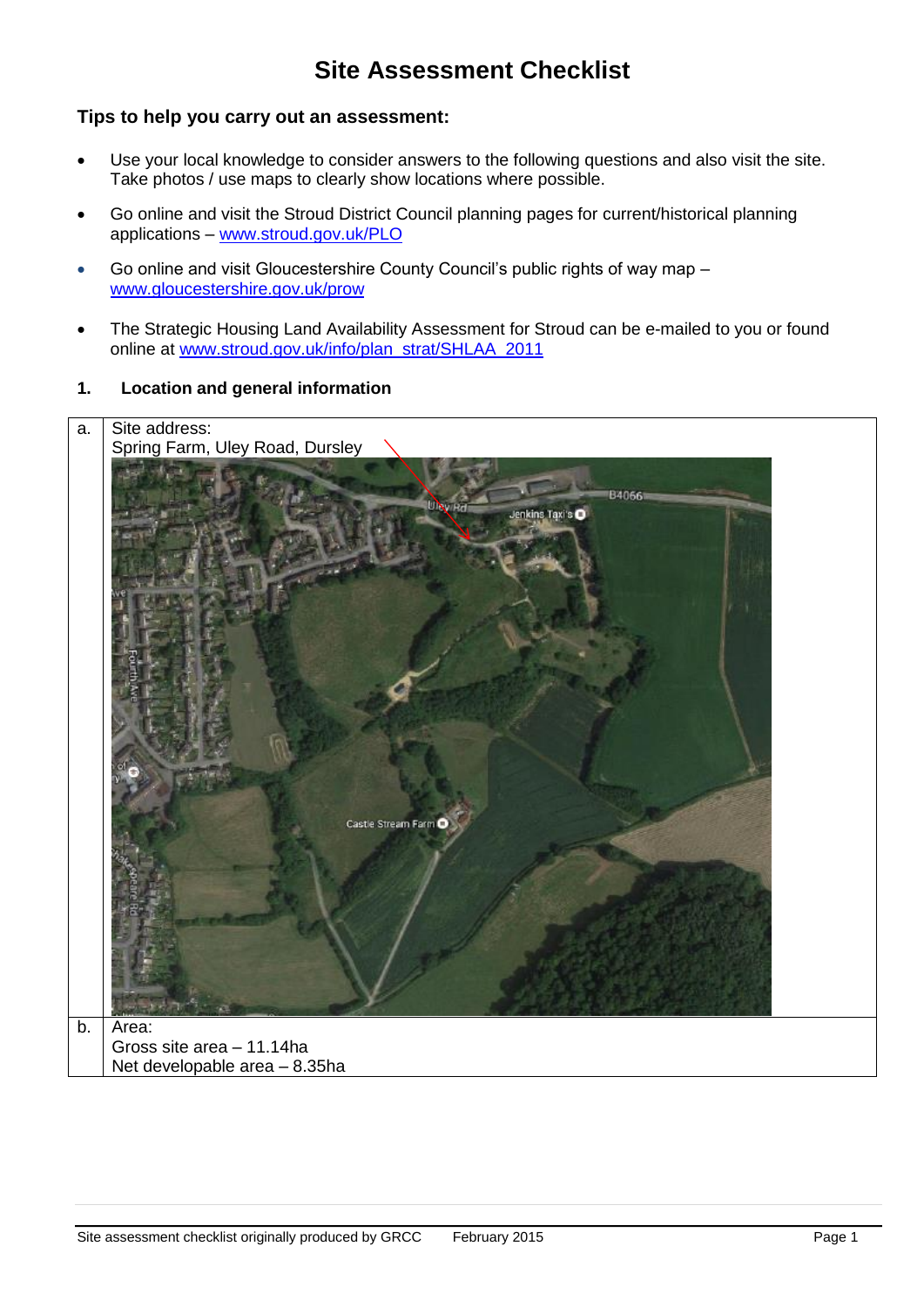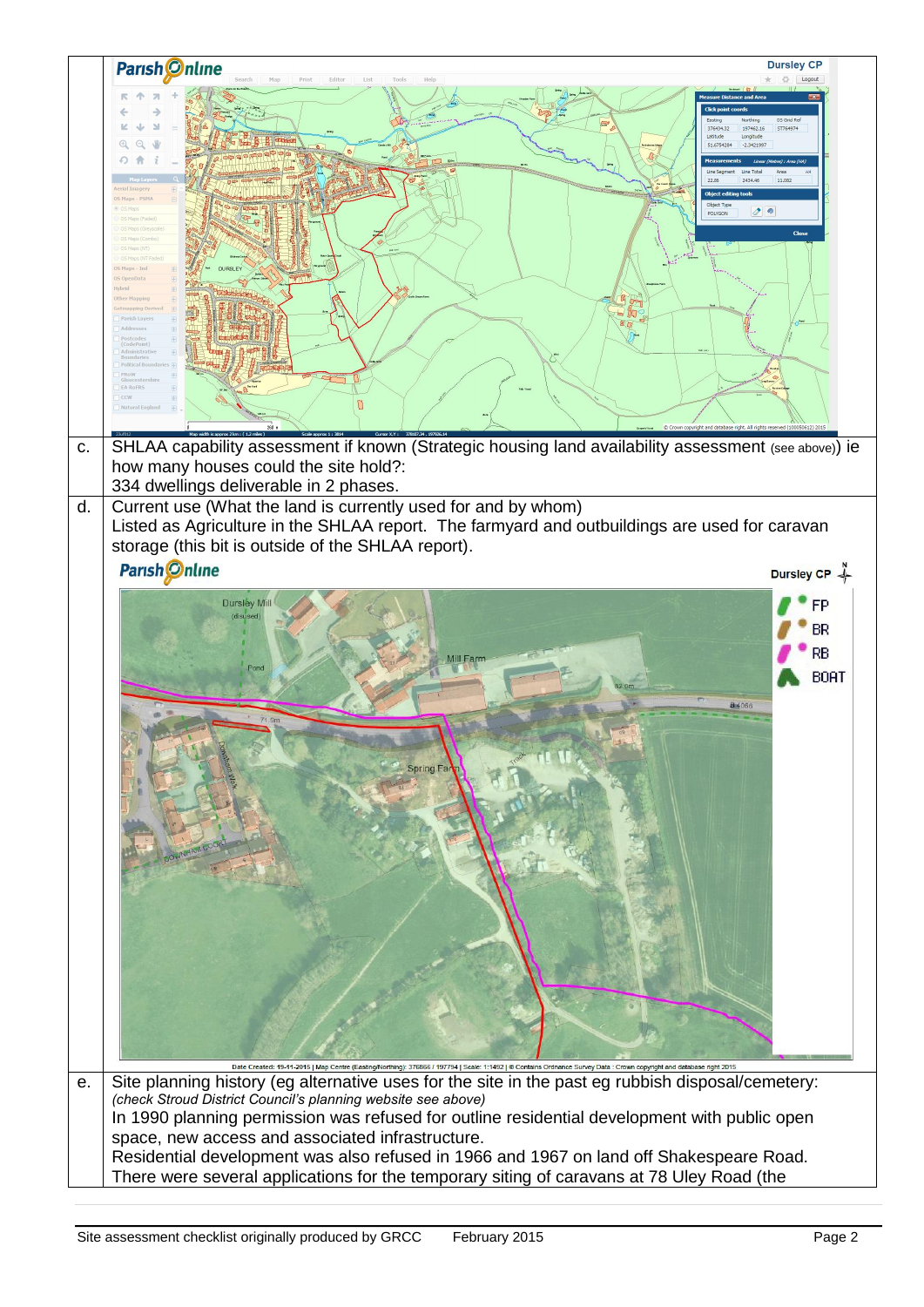|    | farmhouse), some were rejected and others granted between 1952 and 1995.                            |
|----|-----------------------------------------------------------------------------------------------------|
| f. | Location of buildings/ foundations if buildings removed:                                            |
|    | There are no buildings within the land marked in the SHLAA. Buildings are on the borders of the     |
|    | land.                                                                                               |
| g. | Is the land available? (Do you know the landowner & has anyone communicated with them? - For        |
|    | what uses might they consider selling the land?):                                                   |
|    | The landowner Mr M Ball is potentially interested in selling his land for housing (land off         |
|    | Shakespeare Road. It is unclear if he would be willing to sell/let part of the land for allotments. |
| h. | Current or expired planning permissions:                                                            |
|    | (check Stroud District Council's planning website see above)                                        |
|    | 2011 permission was granted to convert a disused pump house to a residential dwelling (COU).        |

## **2. Designations and known constraints**

| a.             | Are there any planning constraints eg is the land in a Conservation Area/AONB/SSSI? (use the maps<br>provided by the Project Administrator/available in the office to establish any or check Stroud District Council's planning<br>website, see above)<br>The land adjoins the Cotswold AONB and an environmentally sensitive area.                                                                                                              |
|----------------|--------------------------------------------------------------------------------------------------------------------------------------------------------------------------------------------------------------------------------------------------------------------------------------------------------------------------------------------------------------------------------------------------------------------------------------------------|
| b.             | Does the site flood? The Environment Agency flood data on Parish Online does not show any<br>flood risk of the land. However, local knowledge says otherwise. In recent years there has been<br>some pooling of water along the line of the spring on the land which has caused downstream<br>problems at the culvert outlet which runs through the Highfields Playing Field. During heavy rain<br>the ground becomes saturated and turns boggy. |
| C.             | Are there any easements or covenants on the land?<br>No.                                                                                                                                                                                                                                                                                                                                                                                         |
| d.             | Wildlife settlements on the land eg wild orchids, crested newts, badgers<br>A few species of bat use the land for foraging, slow worms have been sighted, badgers, squirrels<br>and possible evidence of woodmice. (Ecology survey performed in 2014 for Land off Shakespeare<br>Road planning application).                                                                                                                                     |
| $\mathbf{e}$ . | Agricultural best and most versatile land quality /Tree preservation orders in place/ ancient<br>woodland:<br>Agricultural land of unknown quality. The fields are used for hay. No TPOs on the site or ancient<br>woodland.                                                                                                                                                                                                                     |
| $f_{\cdot}$    | Gas pipelines/ pylons/power /telephone cables/ drains/ springs/water courses:<br>Unknown                                                                                                                                                                                                                                                                                                                                                         |
| g.             | Any rights of way/footpaths, official or otherwise:<br>(check public rights of way map online, see above)<br>There are 2 official footpaths and some unofficial.                                                                                                                                                                                                                                                                                 |

#### **3. Site connections and access**

| а. | Walking/cycling/driving distance to local facilities- shop, school, open space, bus stop, other facility:<br>Dursley Academy located in Highfields Estate is a neighbour of the site, however footpaths would<br>need to be created to encourage walking or cycling to school. The A4135 is close by. Access to<br>the site is currently restricted to Ganzell Lane which is too narrow to support traffic, a gate off<br>Shakespeare Road and Uley Road at Spring Farm. |
|----|--------------------------------------------------------------------------------------------------------------------------------------------------------------------------------------------------------------------------------------------------------------------------------------------------------------------------------------------------------------------------------------------------------------------------------------------------------------------------|
| b. | What kind of access ie minor path or direct onto a major route? Any speed restrictions? Is the<br>access pedestrian &/or vehicular? Might there be better or more direct access via a ransom strip<br>(owned by whom?) Good access = easy access and good roads approaching it; fair = poor access<br>into the site but good approach roads (or good access into the site but poor approach roads);<br>poor= poor access into the site and poor approach roads):<br>Poor |

# **4. Landscape, views and form**

| a.   Is the boundary clearly defined and how (fence/hedge/neighbouring buildings/road etc:     |
|------------------------------------------------------------------------------------------------|
| The fields are bordered by hedgerows and trees with fences on the side of the housing estates. |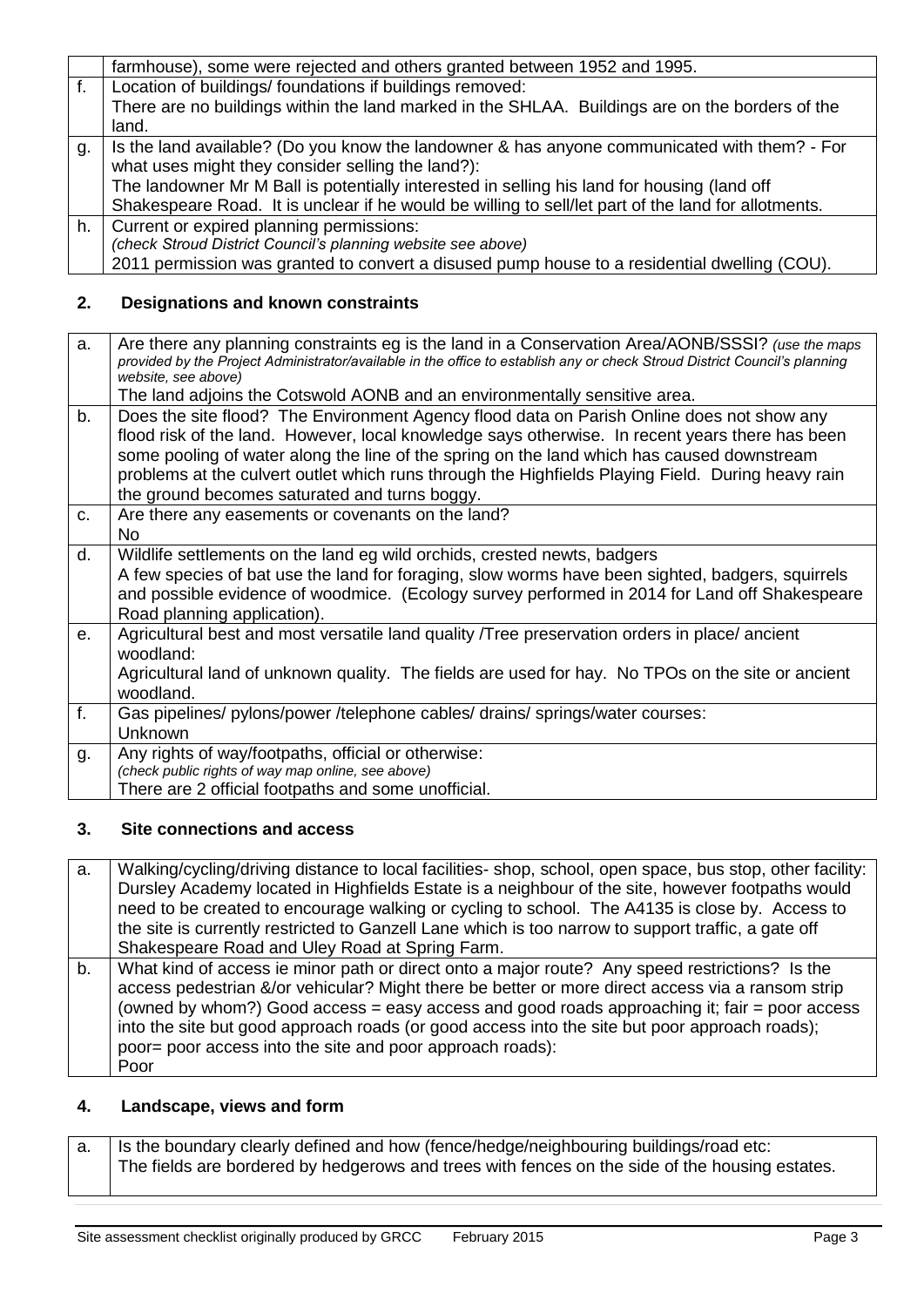

### **5. Your findings based on information**

a. Use all this information to make a judgement on the development potential of the site eg excellent/good/poor/out of the question: The development potential is good if the right infrastructure and road entry to the site is established. However due to the nature of the land being greenfield and its proximity to the AONB it would be detrimental to the character of the area to build. Also, the proximity of the spring and the saturation of the ground during rainfall would make it unsuitable. For these reasons I would say it is poor. SG Mtg 18/11/2015 The LCA Assessments notes that any potential development has a less sensitive impact on the landscape closest to the Uley Road. Land that goes friom the Old Mawdsley site 'Downham View' with access out on to Spring Farm. Retain as open space due to land being greenfield and proximity to AONB. Housing. b. For what uses would you consider it worth developing?: The land should be retained as open space. It may be possible to use some ground for allotments